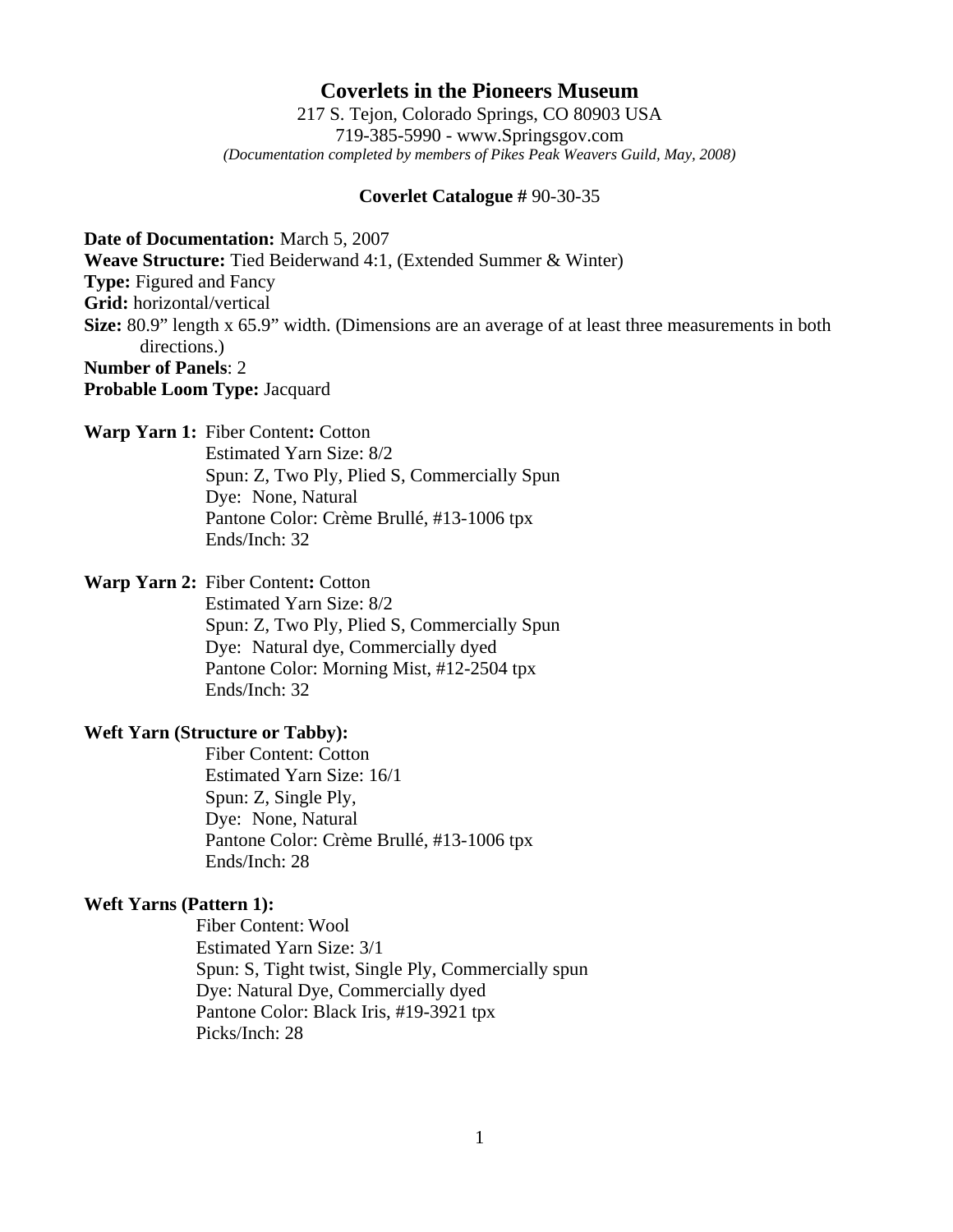# **Weft Yarns (Pattern 2):**

 Fiber Content: Wool Estimated Yarn Size: 3/1 Spun: S, Tight twist, Single Ply, Commercially spun Dye: Natural Dye, Commercially dyed Pantone Color: Single Green, #19-5914 tpx Picks/Inch: 28

#### **Weft Yarns (Pattern 3):**

 Fiber Content: Wool Estimated Yarn Size: 3/1 Spun: Z, Tight twist, Single Ply, Commercially spun Dye: Natural Dye, Commercially dyed Pantone Color: Cranberry, #17-1545 tpx Picks/Inch: 28

| Edge:             | Both sides machine stitched, cut with self fringe.                                   |
|-------------------|--------------------------------------------------------------------------------------|
|                   | Top rolled, bottom self fringe                                                       |
| <b>Border:</b>    | Integrated, both sides and bottom                                                    |
| <b>Weaving:</b>   | Pattern squared: Yes                                                                 |
|                   | Borders mitered: Not Applicable, blocks                                              |
|                   | Threading errors: No                                                                 |
|                   | Treadling errors: No                                                                 |
|                   | Even beat: Yes                                                                       |
|                   | Panels match: Yes, hand sewn                                                         |
| <b>Condition:</b> | Shows some wear, very good condition overall, stains in upper right quadrant on back |

**Place of Origin:** Seneca County, Ohio **Circa:** 1850 **Date Received by museum**: March 20, 1990, Gift **Donor:** Originally donated to the Pikes Peak Library District **City:** Colorado Springs **State:** Colorado **County:** El Paso County

**Weaver:** John Heeter **Inscription:** Woven, "J. Heeter Scipio Township, Seneca County Ohio 1850" **Museum Note:** (includes history prior to museum ownership and other information in museum files):

 "Bedspread, machine woven, red, blue, green and white, flower-type around border, starburst in center."

#### **For further information on the weaver or coverlets with similar motifs or design features see:**

 Anderson, C.S. *American Coverlets and Their Weavers: Coverlets from the Collection of Foster & Muriel McCarl*. Williamsburg, VA: Colonial Williamsburg Foundation. 2002. ISBN 0-87935- 215-9. pp. 92-93 and p. 149 plate 109.